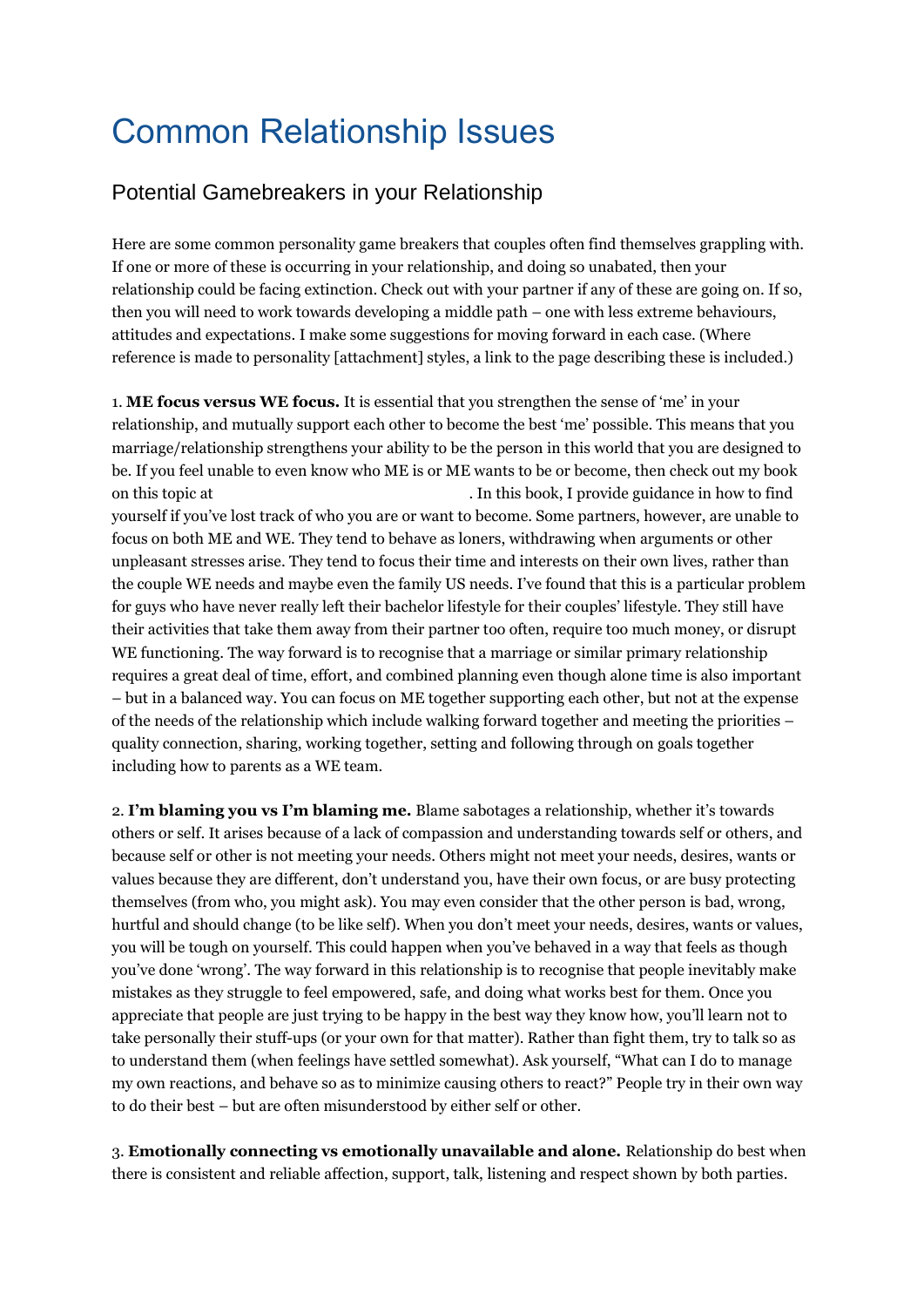Yet, all sorts of things get in the way of this, such as hurt and resentment, long hours at work focusing on tasks, attending to the needs of children, lazy or very relaxed relating skills, just to mention some. An emotional bond is essential if a relationship is to survive, and work needs to be put into this. The way forward is to prioritize the couple connection, or and above family activities. This can vary from hugs and kisses on a frequent basis, to chats about the day and how each is feeling. Times set aside for the relationship are also necessary. These could be anything from a bath together to movies, walks, talks, meals out, or shared activities such as gardening or watching TV together. These connecting times don"t have to be fancy, but they do have to be frequent and consistent. See more about these 'attachment styles' at

4. **Very flexible boundaries vs very rigid boundaries.** Those who are very lax about stepping up to their responsibilities in a relationship (such as appropriate connections with others who could be seen as competing sexual partners) can be seen as risky to relate with, and likely to be disloyal or behave in unthinking ways. In contrast, those who are determined that their values and ways must hold sway can be tiresome and rigid to relate to. They may also be seen as constantly anxious that their partner may err in some way. Neither of these extremes makes a good partner. The way forward is to negotiate middle ground, so that the rules of the relationship are neither too harsh nor too waffly. Relationships require negotiation, and an ability to give a little and take a little. Crucial is the ability to express one"s needs and have these heard without judgment.

5. **High expectations versus low expectations.**Similar to the point above, those with 'higher' expectations (of self or other) seek standards that may be hard to meet, seem never to be satisfied, and are usually anxious that what are known as**Drivers** be adhered to: I (or you)should please others, I (or you) should be perfect, I (or you) should work hard, (I or you) should be on time, I (or you) should cope with whatever needs to be coped with. A person with 'lower' expectations is more relaxed about these requirements, so is usually more laid back and less anxious in general, including their impact on others. Trouble arises when the person with 'high' expectations seems to do more because the person with 'low' expectations seems to be happy to do less. Both extremes are difficult to live with, and not very functional. Talk about and learn to accept such differences, possibly finding some middle ground, recognising that both patterns have their strengths and weaknesses.

6. **Very tidy vs untidy or inconsistently tidy.**Surprisingly, this is a big issue in many relationships. The avoidant insecure style, being task focused, is the more likely to want everything to be sorted and ship-shape. Those who prioritize connection, are more likely to have a blitz every now and again, rather than clean up as they go. If you are just plain messy, you will be difficult to live with. Order and tidiness goes hand in hand with an ordered and tidy life. Yet, a rigid approach to tidiness can go hand-in-hand with a less flexible approach to thing not being quite your way. Extreme tidiness or orderliness, and the ability to let mess accumulate for a while, can both be stressful to others. The way forward is to discuss these differences, noting that the more tidy person my need to ask the less tidy individual to help sort clutter. The less tidy person may not even notice accumulating disorder, so some form of mutual support will be required.

7. **Open about money versus secretive about money.** Many avoidant insecure and withdrawing people will tend to keep the family financial details in their head, and overlook the need for their partners to be not only privy to this information, but also involved in its management. Whenever one person has information that the other doesn"t share in, a power imbalance occurs. This may be intentional or unintentional, but it creates inequality in the relationship. The way forward is to trawl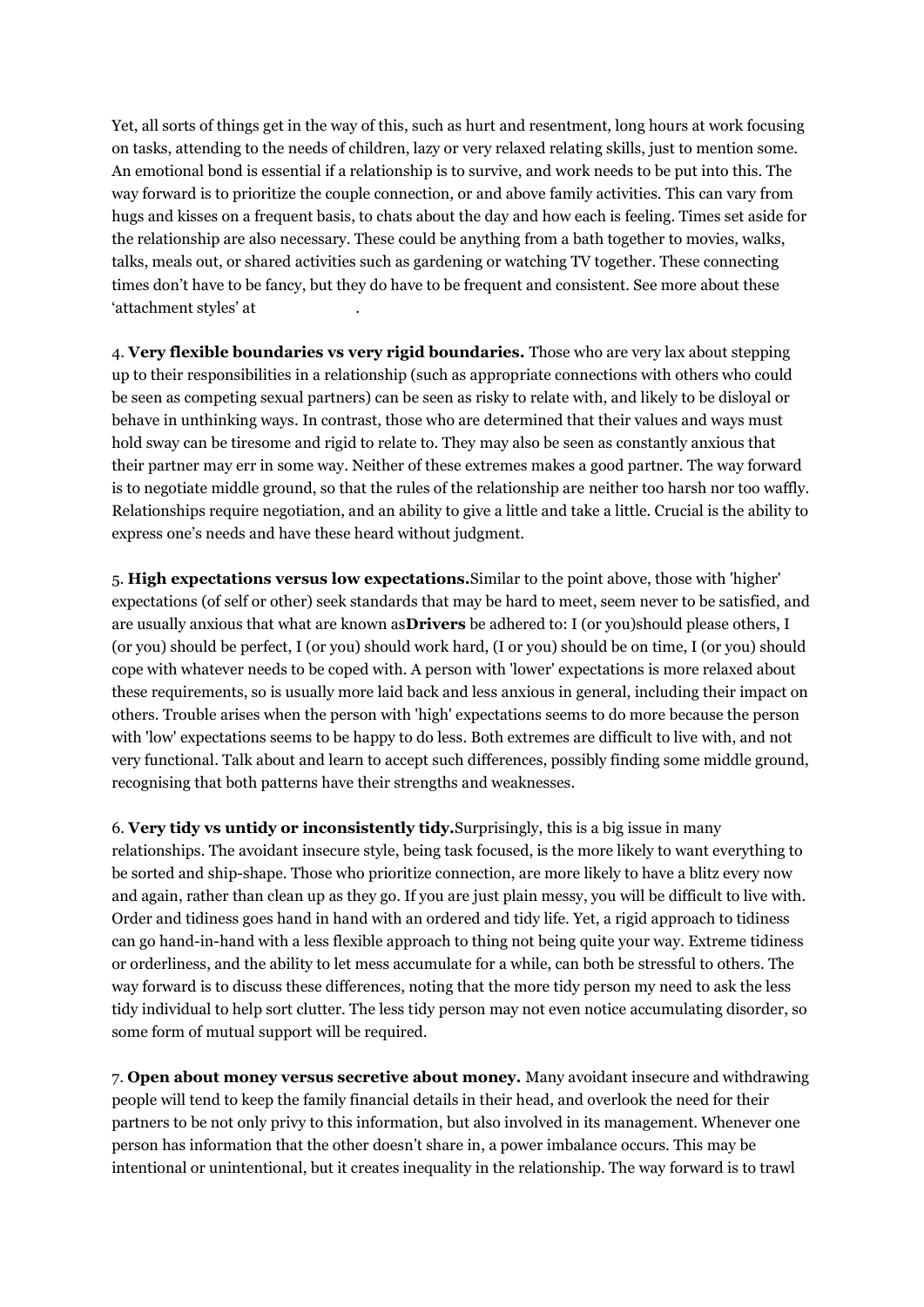through the finances together, and talk about the flow of money in and out of accounts, where this money goes, and who spends it. Many find it also very helpful for each individual to have their own personal account so that they know they have total say how some of the collective family monies are spent.

8. **Someone who wants to be right vs someone who wants to be understood.** Being right never saved a relationship, but has ruined many. I"ve never seen a relationship in which one person was right and the other wrong. This concept doesn't even make sense, because there is no 'right way' to be. In the power play that develops in a relationship, each party can fear not being heard, validated, taken seriously, or having their needs, wants and preferences acted upon. This can result in a war of words, which usually takes the form of 'he who is right' versus 'she who also wants to be considered.' It will also play out as 's/he who is clinical and rational' versus 's/he who is emotional and seemingly irrational". Reading the article about attachments styles will tell you more about each of these approaches to problem solving and arguments. (See more about these 'attachment styles' at

). The way forward here is to both equally value each other's personality and contribution, and be determined to fully hear and accept what the other has to say, as well as also being fully heard yourself. The argument needs to be slowed down so that each fully hears and validates the other. Whether feelings are expressed or opinions, both must be taken seriously by both parties.

9. **Relationship worker vs shirker.** In general, relationship tasks, chores and planning need to be shared about 50/50. But it's fine if each person specializes in certain activities, provided each is contributing. One may do indoor work, the other the gardening. One may put the kids to bed, the other attend to the banking. What matters is that the roles taken have been discussed, and no one feels that they are pulling more than their share of the weight. As a rule, this needs to be discussed so that each feels that they are both contributing and being supported. Tasks can easily, over time, fall to those most willing or most accomplished at achieving them. Not good. Your relationship must feel like an agreed team effort. The way forward is to tell the other what you needs are for support, and where you most like to contribute. There will be tasks that no one wants, but if these feel shared fairly, then balance has been achieved.

10. **Personal development plan vs no plan.**People who succeed in relationships recognise that everyone undergoes change, appreciate that change is required, know that they can take positive steps to relate better, and work together to make this happen. However, others think that "I am who I am and that's the way I'll always be". Clearly, no-one stays the same, and those who aren't prepared to make changes are really not ready for a relationship. Relationships require the development of new skills, new attitudes, learning to become a functional two-some and work as a team. The way forward is to recognise that relationship challenges result because of personality differences, and that adding skills enables you to bridge these differences. Examining the dynamics of their relationship, understanding why these occur, and working to create more harmony and understanding is a requirement in every relationship.

11. **High sexual desire vs low sexual desire.**This is a common difference for couples, and leads to much despair. For some, a relationship can"t survive without good sex, and for others, quality and intimate connection rather than sex is what matters. Some will simply have a lower libido, or are too stressed or tired to have the sex life they (or their partner) would like. High workloads, long work hours, a focus on achieving, a focus on domestic requirements (eg children), ageing or other stresses can torpedo a good sex life. There are many couples who can"t have sex, evidence that a good